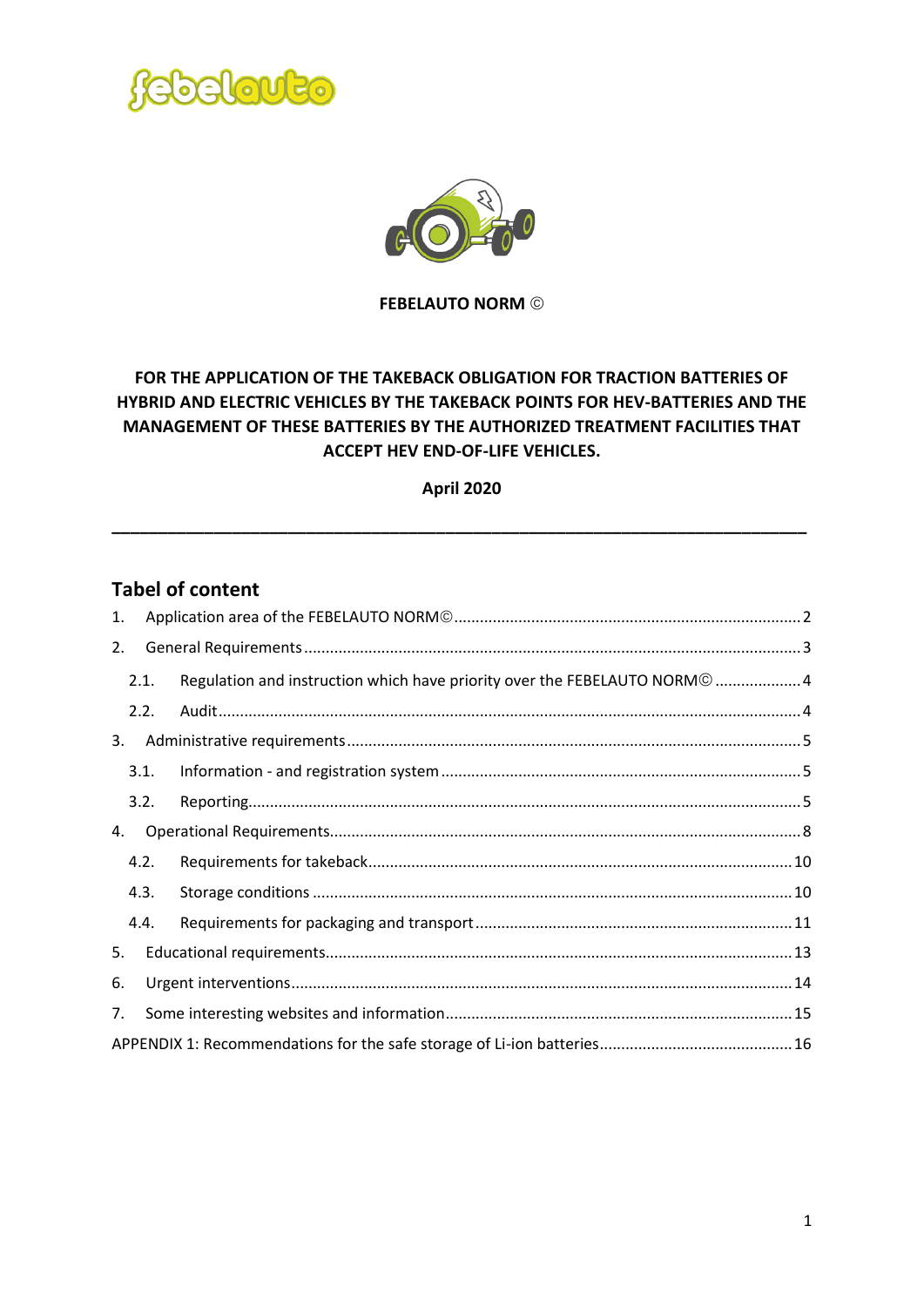

## <span id="page-1-0"></span>**1. Application area of the FEBELAUTO NORM**

In view of the regional environmental policy agreements which cover the takeback for traction batteries from hybrid and electric vehicles and for which FEBELAUTO has been accredited as management organization, the takeback points and the authorized treatment facilities recognized by FEBELAUTO that accept end-of-life hybrid and electric vehicles and that use the free-of-charge acceptance of HEV-batteries, must meet the requirements of the FEBELAUTO NORM<sup>®</sup>.

The traction batteries from hybrid and electric vehicles cover more specifically NiMH and Libatteries and other types of batteries serving the traction of hybrid, plug-in hybrid, and electric (including fuel cell) passenger cars, small commercial vehicles, and motorcycles which fall within the categories M1, N1, of L, and with a weight of 20 kg or more and with a voltage of 60 Volt DC or higher. It concerns batteries as original equipment or batteries from the replacement market. It concerns complete batteries, as well as cells, modules, and stacks if these are being placed separately in the market. These batteries are being named 'HEV-batteries'. These vehicles are being named 'HEV'.

A takeback point can be an official HEV dealer, a HEV-battery dealer, an authorized treatment facility, an independent garage for maintenance and repair, or a salesperson which has been designated by the producer or the management organization for the takeback of reusable and discarded HEV-batteries. The FEBELAUTO NORM will be applicable for each takeback point that wishes to become or is part of the official network of takeback points. These takeback points are being named 'TBP'.

An authorized treatment facility that accepts end-of-life HEV, is being named 'ATF+'.

An ATF+ can be a TBP for HEV-batteries, but not necessarily.

An ATF+ must meet the requirements of the FEBELAUTO NORM<sup>®</sup> to accept end-of-life HEV. An ATF+ which functions also as TBP needs to identify and keep the operations as TBP and as ATF+ separately.

Any TBP and ATF+ that meets the requirements of the FEBELAUTO NORM©, can make use of the free-of-cost collection of HEV-batteries.

The FEBELAUTO NORM $@$  is not applicable for the repair, reuse, and recycling of HEVbatteries, and the repair of HEV. These activities are subject to specific regulation, standards, and safety precautions.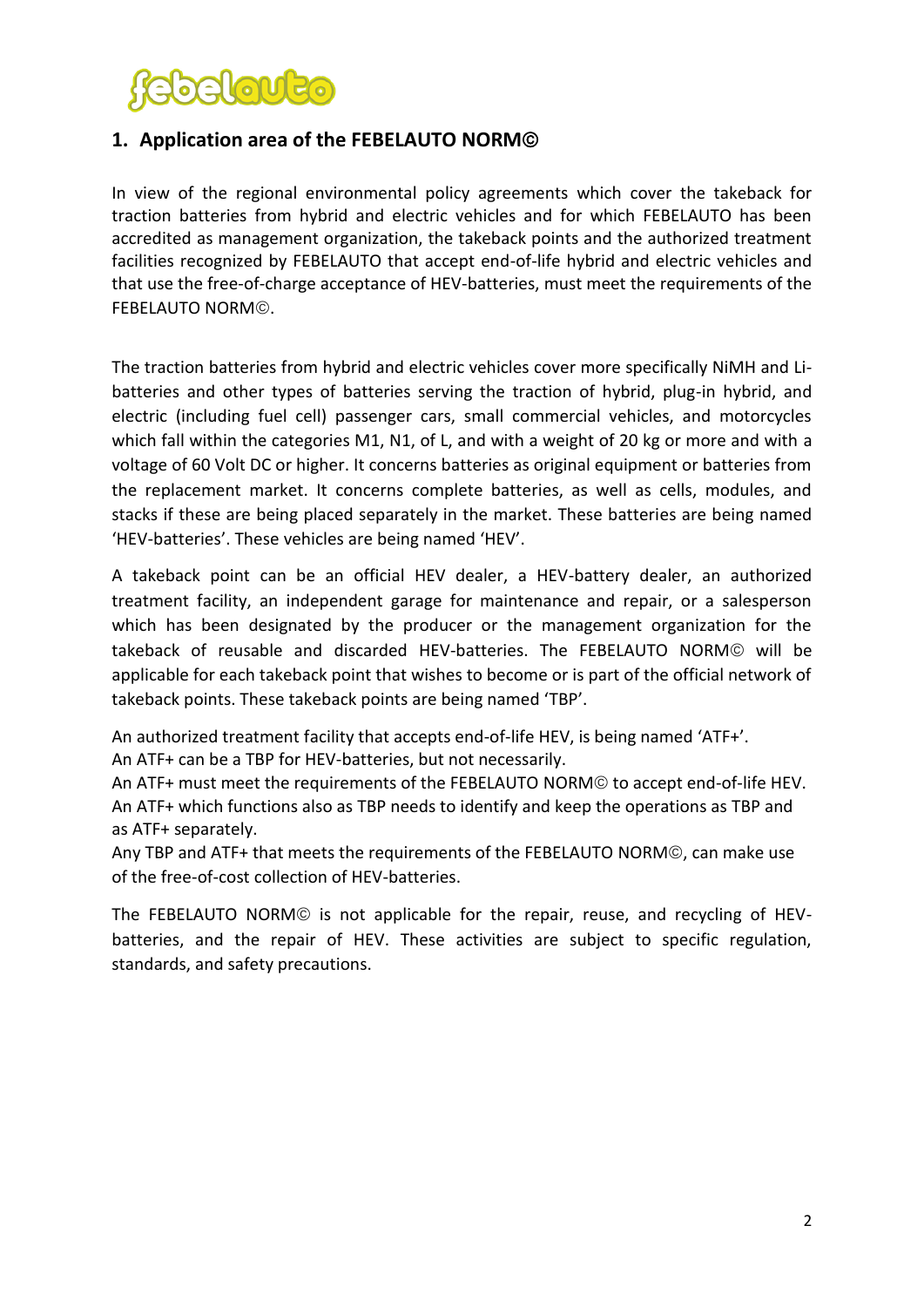

## <span id="page-2-0"></span>**2. General Requirements**

Legal Authorization. The TBP or ATF+ needs to have all necessary legal authorizations, such as environmental, operational and location permits, when these are required by the TBP or ATF+ to conduct operations related to HEV and HEV-batteries.

**Insurance.** The TBP or ATF+ needs to have insurance coverage for 'damage' and for 'civil liability' for the operations with HEV and HEV-batteries in the workplace.

If the TBP or ATF+ is conducting a diagnose, then the TBP or ATF+ needs to have the required permits and insurance coverage against risks related to the execution of such operation.

**Management of HEV-batteries.** The TBP or ATF+ needs to have a management plan. This plan consists of at least the following elements:

- A risk analysis concerning the removal and the storage of HEV-batteries, including intervention procedures which are meeting the codex for the wellbeing in the workplace.
- Identification of the separate storage areas for HEV-batteries which are identified for reuse, second life, or recycling.
- An overview of those operators that need to have a certified educational level according to the requirements of the producer, or according standardized or sectorial training requirements  $^1$  as proposed by FEBELAUTO.

**Removal of HEV-batteries.** The TBP or ATF+ will only remove the HEV-battery from the HEV when:

Having the instructions of the producer available.

**.** 

- Limiting the operation only to the removal of the HEV-battery from the HEV, the acceptance of the HEV-battery, the logistics and the packaging for transport.
- Having CE-marked tools available for the removal of the HEV-battery from the HEV, and for the logistics and the packaging for transport.
- Not dismantling the HEV-battery under any circumstances, unless explicit instruction for the producer. In that specific case the TBP or ATF+ must have followed the required training and must have the required tooling.

**Fit for usage.** HEV-batteries, which are no longer fit for use in an HEV (for example by degradation of the electrolyte or the electrodes), can possibly still be used for other (possible stationary) applications. The diagnose of HEV-batteries in view of the use in another applications demands a specific knowledge level and equipment. These diagnose

 $(1)$ <sup>1</sup> For the Belgian sectorial committees 112,142.01, 149.02 and 149.04, specific training modules have been established in view of the collective labor agreements of 11 December 2017.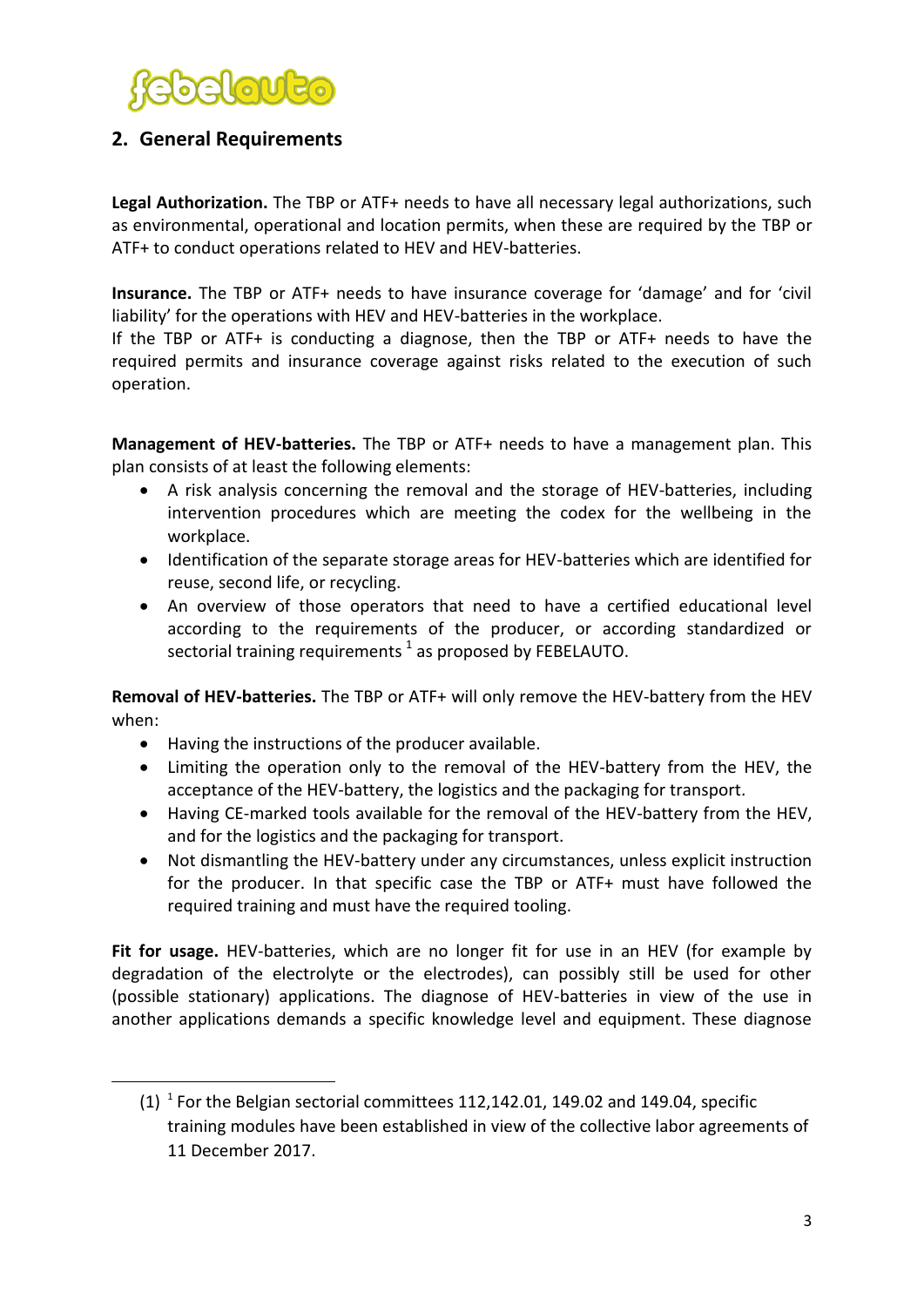

operations are not part of this FEBELAUTO NORM©, unless what is mentioned in chapter 3.4.

#### <span id="page-3-0"></span>**2.1. Regulation and instruction which have priority over the FEBELAUTO NORM**

Every instruction of the producer concerning the safety of HEV-batteries (related to security, removal, transport, logistics operations) which are more important that the FEBELAUTO NORM©, are to be respected with priority.

The regulations concerning prevention and control of electricity and other risks are always applicable.

Every demand from the fire brigade concerning storage, logistics operations for the transport of HEV-batteries needs to be respected and can be subject to audit in view of the proper application of the FEBELAUTO NORM<sup>©</sup>.

#### <span id="page-3-1"></span>**2.2. Audit**

Every two years, the TBP or ATF+ has to allow an audit by FEBELAUTO or by a third party assigned by FEBELAUTO for the proper application of the FEBELAUTO NORM©, or to keep the position of TBP or ATF+. The totality of conditions and requirements can be assessed during the audit. The TBP or ATF+ has to be able to document each answer to the audit.

The TBP or ATF+ will appoint a responsible person for the audit that will review the proper application of the FEBELAUTO NORM<sup>®</sup>.

After receiving the audit report, the TBP or ATF+ informs FEBELAUTO about the result of the audit. The TBP or ATF+ also sends to FEBELAUTO the final report of the auditor for the follow-up (e.g. adjusting measures, etc.…).

Not living up to the FEBELAUTO NORM<sup>®</sup> can result in a temporary or definitive removal of the position of TBP or ATF+. With a definitive removal, the TBP or ATF+ will immediately cease its activities as TBP or ATF+.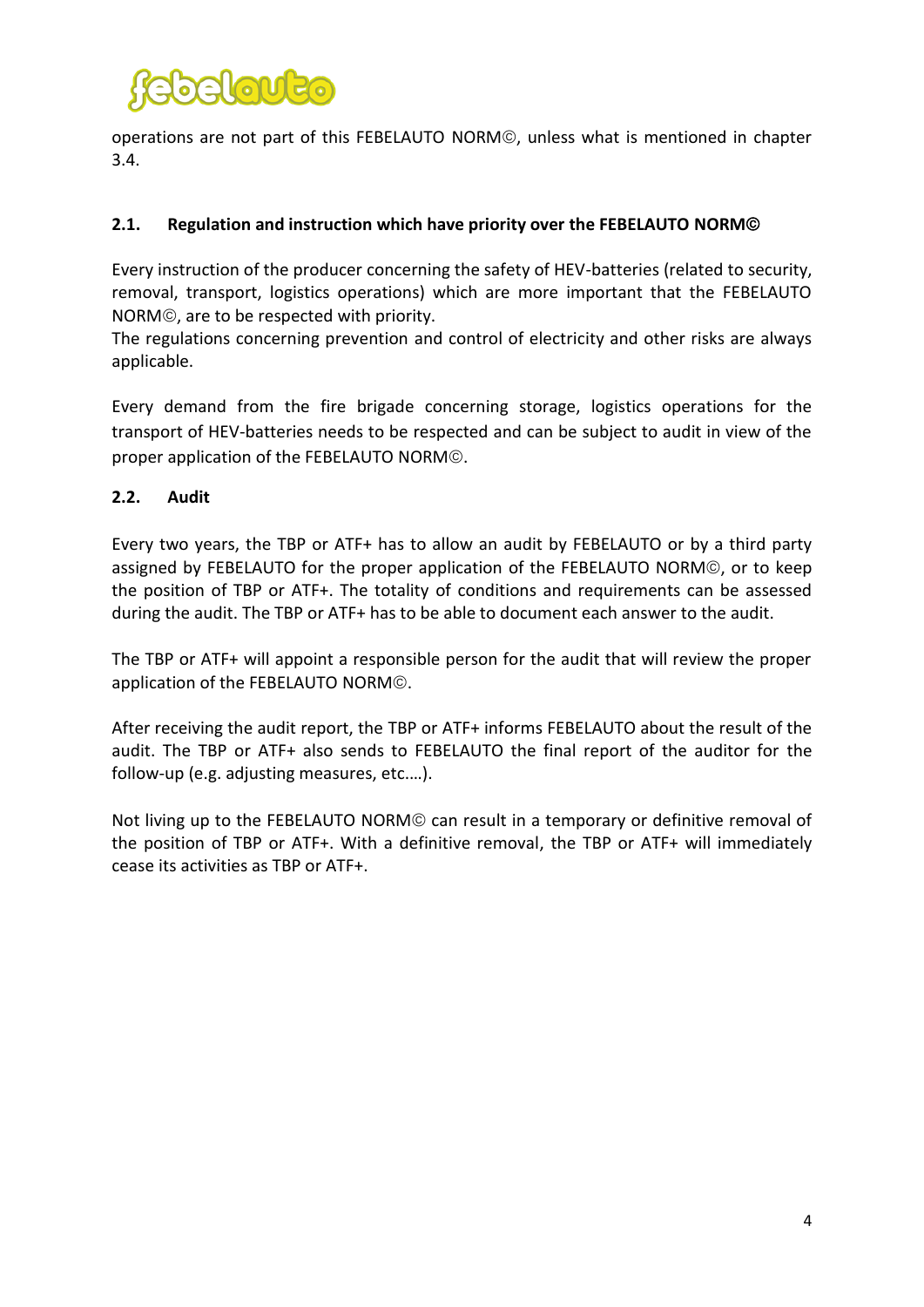

## <span id="page-4-0"></span>**3. Administrative requirements**

The TBP or ATF+ will appoint a responsible person for all administrative and reporting tasks conform the environmental policy agreements.

The administrative requirements as listed in the FEBELAUTO NORM are in addition to the applicable administrative requirements, such as keeping a waste material register.

#### <span id="page-4-1"></span>**3.1. Information - and registration system**

The TBP or ATF+ utilizes an information - and registration system to:

- Register and to follow-up the accepted, stored and transported HEV-batteries. To this end, the TBP or ATF+ develops a simple registration system of internal documents concerning each transaction for the acceptance and transport of HEVbatteries. The different transactions are registered chronologically.
- Inform FEBELAUTO on demand concerning the procedures and specific instructions received from the producers. This information will be kept up-to-date annually and be shown during the audit, checking the proper application of the FEBELAUTO NORM<sup>®</sup>.

The TBP or ATF+ uses an internal information - and registration system, or uses the database provided by FEBELAUTO (directly or via the producer). In case the TBP services different producers, then the use of one type of database is to be preferred.

### <span id="page-4-2"></span>**3.2. Reporting**

In view of producing the aggregate data necessary for the reporting by FEBELAUTO to the competent authorities, the electronic reporting has to be done to FEBELAUTO per trimester (at the latest on January 15, April 15, July 15, October 15 of the running calendar year) by:

- The TBP directly, or via the producer.
- The ATF+ directly.

concerning the following data:

- Date of takeback/acceptance of the HEV-battery
- Chemical composition, weight (in case the HEV-battery is complete, mentioning the original weight when that HEV-battery was placed on the market is acceptable, instead of the weighted volume at acceptance), the missing components and its numbers in case the HEV-battery is incomplete, the identification number of the HEV-battery, if available.
- Date of transfer/transport, with indication of the type of destination, at least by category, and with the name and address of the destination:
	- o An external diagnostic center.
	- $\circ$  A diagnostic center of the producer, with the HEV-battery under warranty.
	- $\circ$  A diagnostic center of the producer, with the HEV-battery out of warranty.
	- o A remanufacturing center of the producer.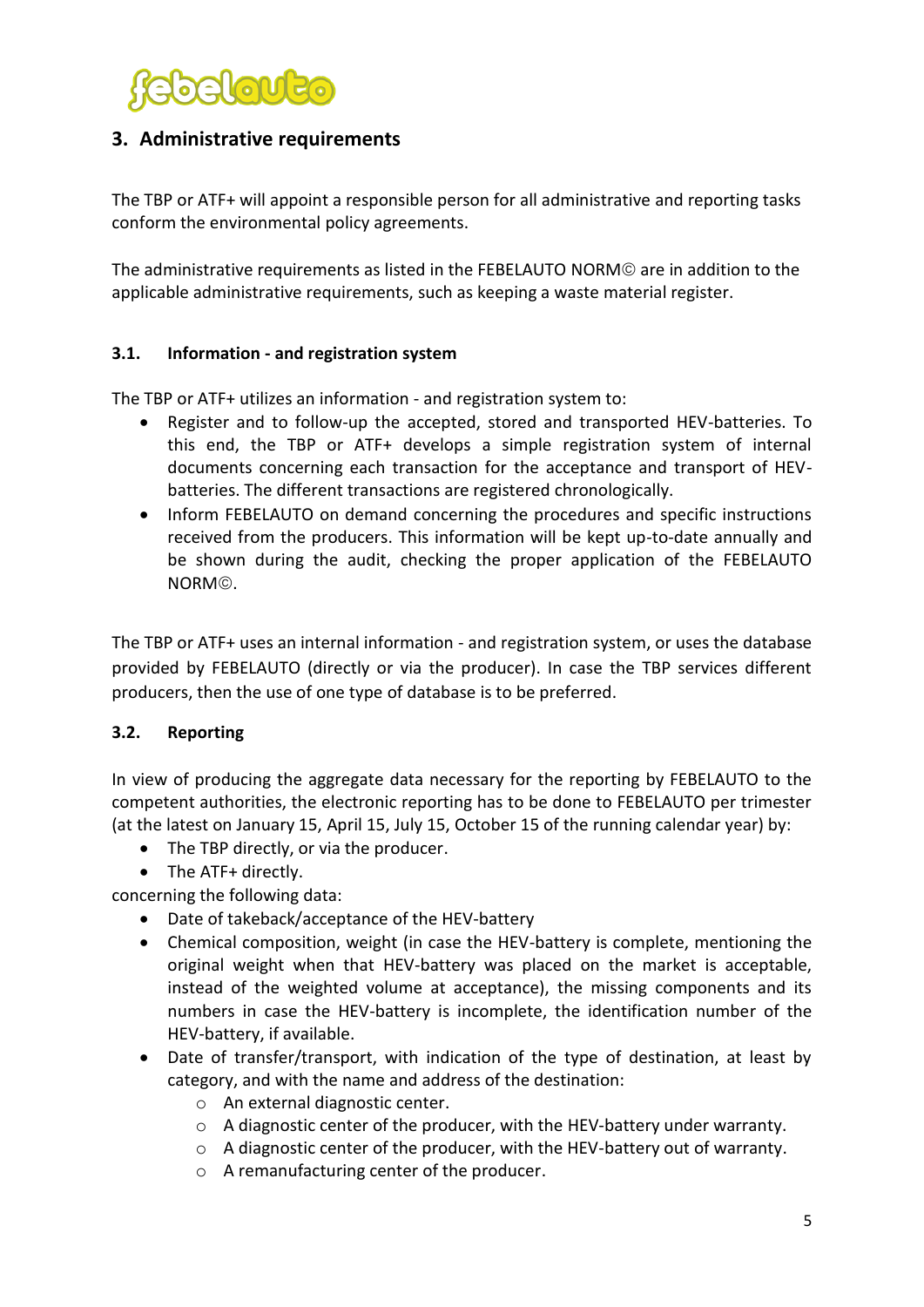

- o A remanufacturing center, other than of the producer.
- o A user with the intention of reuse in a HEV.
- o A user with the intention of second life for another application.
- o A recycler.
- o Collection by FEBELAUTO.

In case the TBP or ATF+ transfers or transports the HEV-battery themselves for treatment and recycling, re-use in the same application, second life in another application, the TBP or ATF+ will report, in addition to the above, the following information:

- The name of the location and the way the accepted HEV-batteries have been treated or have been prepared for reuse, or for second life as HEV-battery in another application.
- The obtained recycling level.
- The obtained recycling efficiency percentage according the Regulation (EC) 493/2012 of 11 June 2012 laying down, pursuant to Directive 2006/66/EC of the European Parliament and of the Council, detailed rules regarding the calculation of recycling efficiencies of the recycling processes of discarded batteries and accumulators.

The documentation concerning the transfer/transport to possible destinations as mentioned above will be stored by FEBELAUTO for a period of at least 20 years.

The TBP or ATF+ indicates explicitly, next to the type of destination, the identity of the legal company or person to whom the HEV-battery was sent.

The TBP or ATF+ will keep the data concerning these HEV-battery and their destination for a period of at least 5 years.

#### **3.3. Transfer/transport of HEV-batteries**

The TBP or ATF+ can, if they wish to do so, contact directly the recycling market, the reuse or second life market for automotive or for other applications, unless clearly indicated by the producer within a specific agreement. In the case the TBP or ATF+ takes arrangements by themselves concerning the destination of the HEV-batteries, then the TBP or ATF+ is still obliged to live-up to the administrative requirements as indicated above.

For the HEV-batteries that are transferred for second life in another application, the TBP or ATF+ uses the model agreement for the transfer of responsibilities for the management of these HEV-batteries. The TBP or ATF+ is responsible that the legal company or person taking over the property of the HEV-battery duly signs the model agreement and provide a copy of this to the producer responsibility organization, FEBELAUTO. This model agreement is available on the website of FEBELAUTO.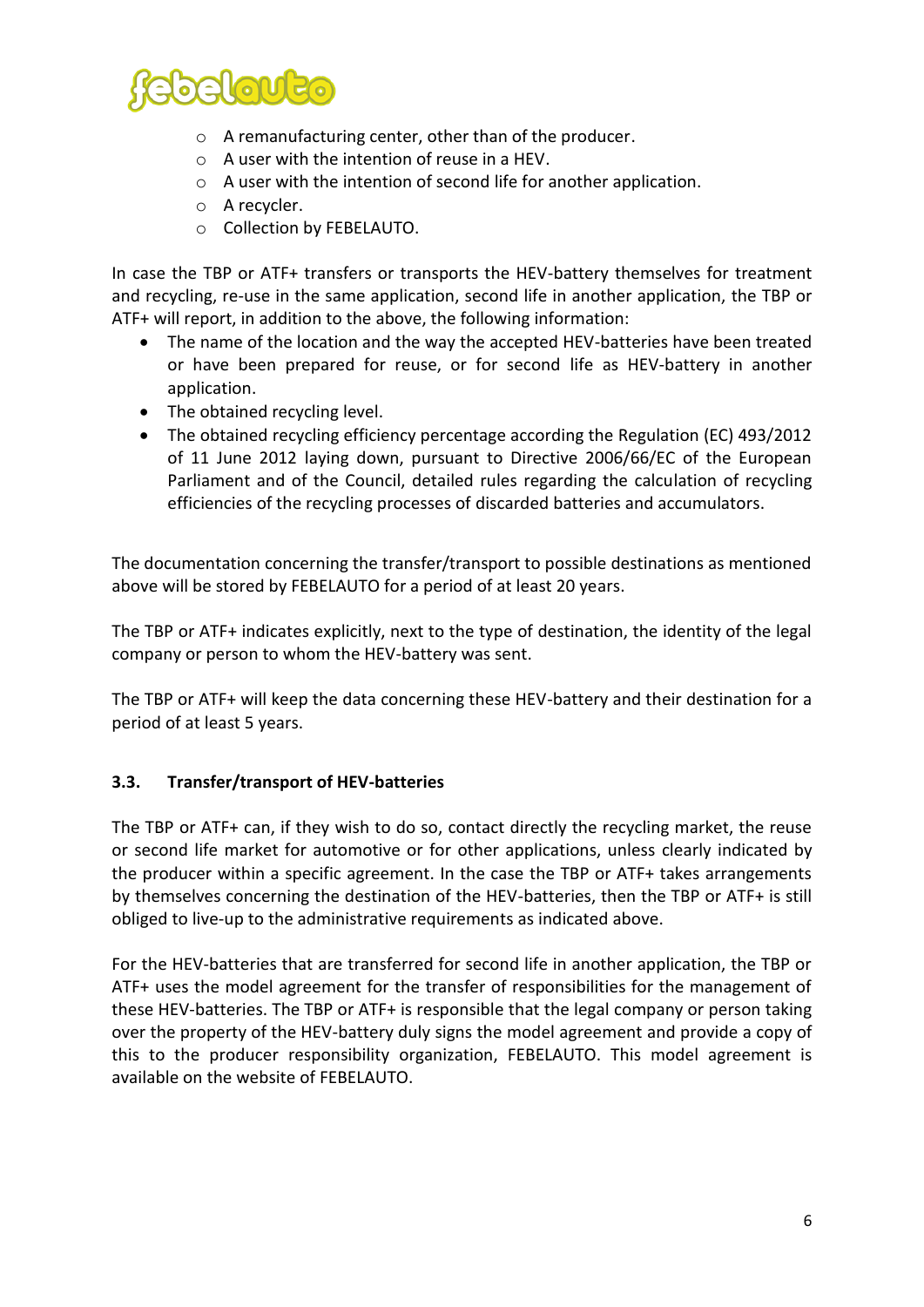

#### **3.4. Diagnose**

In case the TBP or ATF+ is a diagnostic center appointed by the producer, then the TBP or ATF+ needs to keep track of each diagnose conducted and of its results.

The technical data results of the diagnose can be of importance for the potential second life of HEV-batteries for another application, and for the transport of these.

FEBELAUTO could request to receive the results of the diagnose prior to transporting and transferring the HEV- batteries for second life for another application, of for recycling.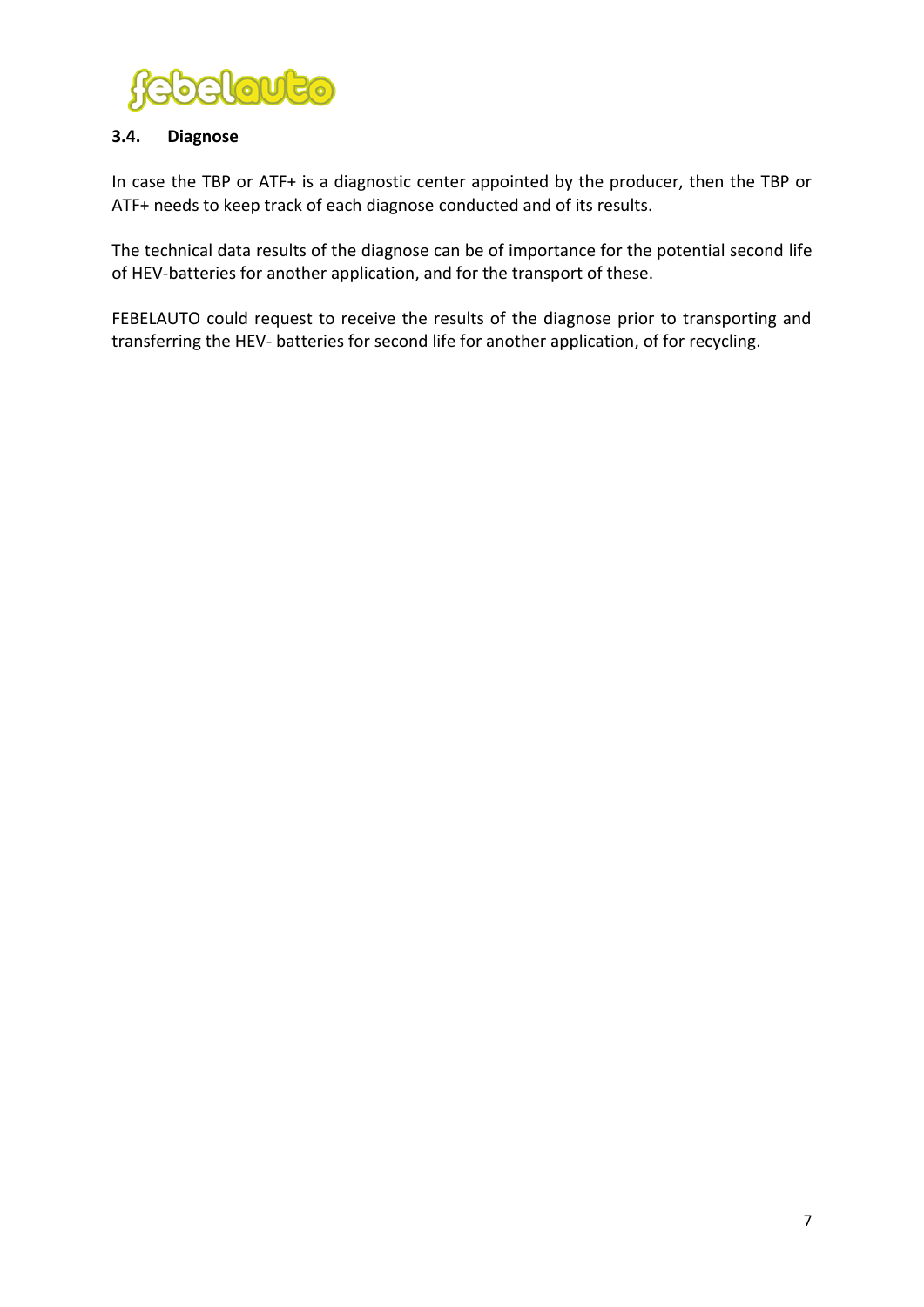

## <span id="page-7-0"></span>**4. Operational Requirements**

#### **4.1. General Safety Instructions**

The TBP or ATF+ will utilize suitable equipment to eliminate electric risks, when there is a notification of 'HIGH VOLTAGE'.

The TBP or ATF+ will conduct each handling of a HEV-battery with protection against short circuit, heat bridges, water and humidity, the risks of mechanical damage (shocks, drops, deformation, …) and electrical, magnetic, and chemical risks.

The TBP or ATF+ will conduct each handling of a HEV-battery taking into account the following precautions:

- Always use individual protection equipment, such as insulating gloves.
- Do not connect the positive and negative poles of the HEV-battery together, or connect conductive materials.
- Never dismantle or open a HEV-battery or components such as modules and cells without explicit agreement of the producer.
- Never place the HEV-battery under extreme mechanical pressure, to risks of static electricity, to water and humidity, to heat and heat sources of over 60° C.
- Do not put HEV-batteries into sunlight.
- Store the HEV-batteries in a dry, cool, ventilated and covered concrete building (see 4.3)
- Discarded HEV-batteries need to be stored in accordance with the applicable legal requirements
- A separate location to store HEV-batteries is required, under supervision and only accessible by trained personnel, having received the authority of the employer.

The TBP or ATF+ takes the following precautionary measures to avoid indirect risks:

- Inspect the secured electrical installations.
- Only use electric equipment in perfect conditions.
- Never cut the cables.
- Insulate the tools used for the handling of the HEV-battery.
- Make available the prescriptions for urgent interventions.

The TBP or ATF+ respects the following safety requirements when HEV-batteries are presented for transport:

- Secure upfront the electrical installation where the personnel works, and secure and identify clearly the working zone.
- Completely close the installation and provide the necessary isolation.
- Protect against renewed current.
- Check whether installation is not under high voltage.
- Avoid short circuits.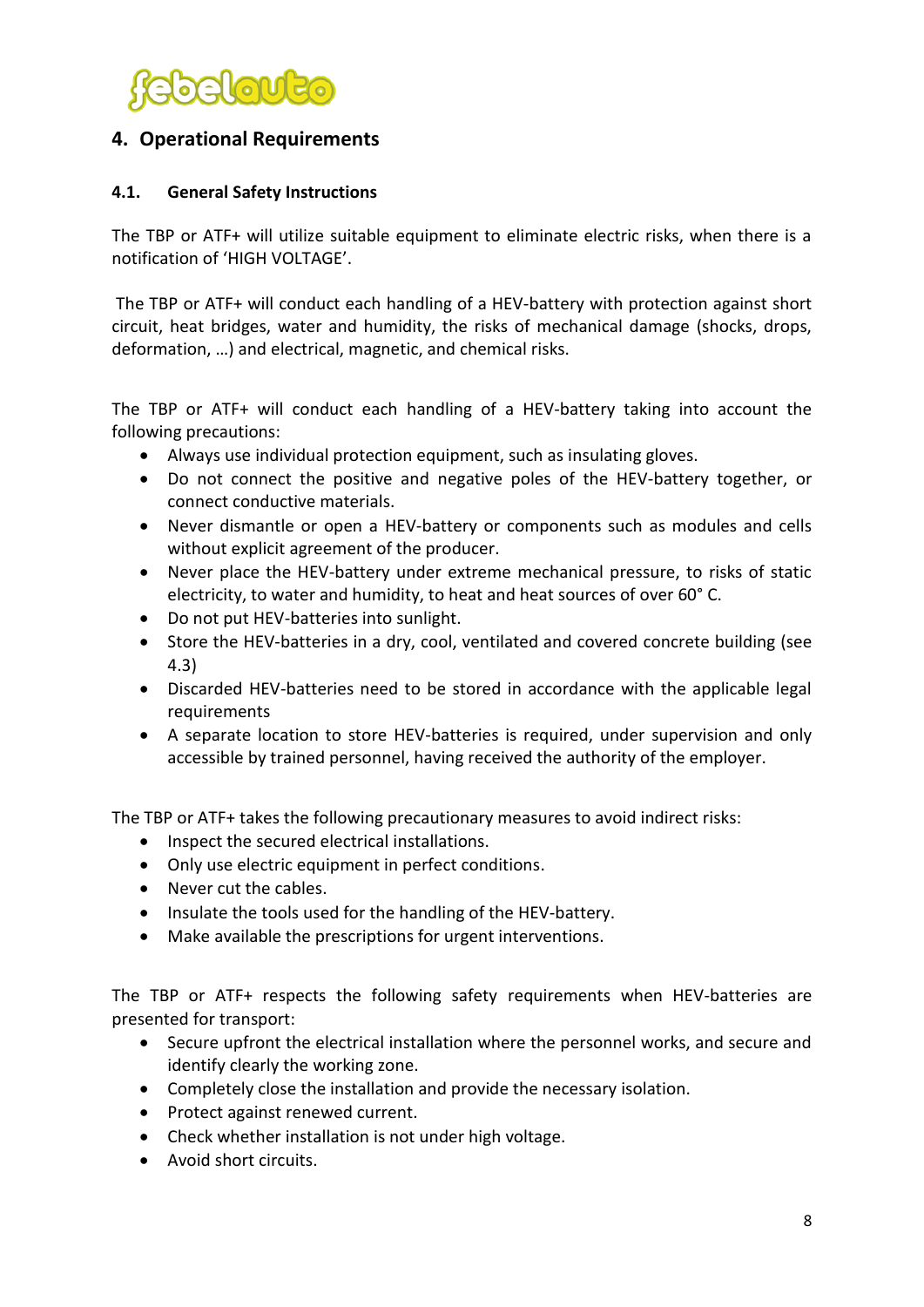

 Protective measures to be taken when actions take place in nearby areas which are under high voltage.

#### **4.1.1. Safety Instructions handling an HEV-battery**

The TBP or ATF+ follows the instructions of the producer.

The TBP or ATF+ takes into account the internal security system in the HEV battery such as the short-circuit system, the cooling system and insolation, prior to remove, store or logistics handling of the HEV-battery.

The TBP or ATF+ is familiar with the characteristics of the HEV-battery (chemical content, assumed weight, dimensions), the condition of the HEV-battery (used, damaged, defective, waste), prior to removal and logistics handling.

The TBP or ATF+ decides on the correct packaging and transport method for further transport. HEV-batteries are considered dangerous goods, class 9 according the UN 3480 classification. The transport needs to meet the requirements concerning information, pictogram, packaging specifications, and administrative declarations, as defined per condition or state of the HEV-battery.

The TBP or ATF+ does not dismantle the removed HEV-battery, unless authorized by the producer, and by following specific instructions.

#### **4.1.2. Safety Equipment**

The TBP or ATF+ is requested to have at least the following safety equipment:

- Insulated equipment for dismantling: fixed frame or movable device, or hydraulic ramp.
- Lifting beam, CE marked, insulated and shock- protected.
- Handling equipment to move and store HEV batteries.
- Voltage detection appliance.
- Battery safety sealing stopper.
- Protective equipment such as insulating blanket, facial protection, insulating gloves, safety helmets, safety shoes, current clamps, heat detector, tools to detect humidity or chemical leakage.

It is also recommended that the TBP or ATF+ have:

- Ideally, devices that allow for the detection or analysis of risks, such as "insulation control device – current clamps", equipment for detecting leaks (heat, humidity, chemical leaks).
- In addition to the minimum intervention equipment (mobile fire extinguishers;…) required for security checks, spare equipment that can be used by the internal intervention team, appointed by the employer.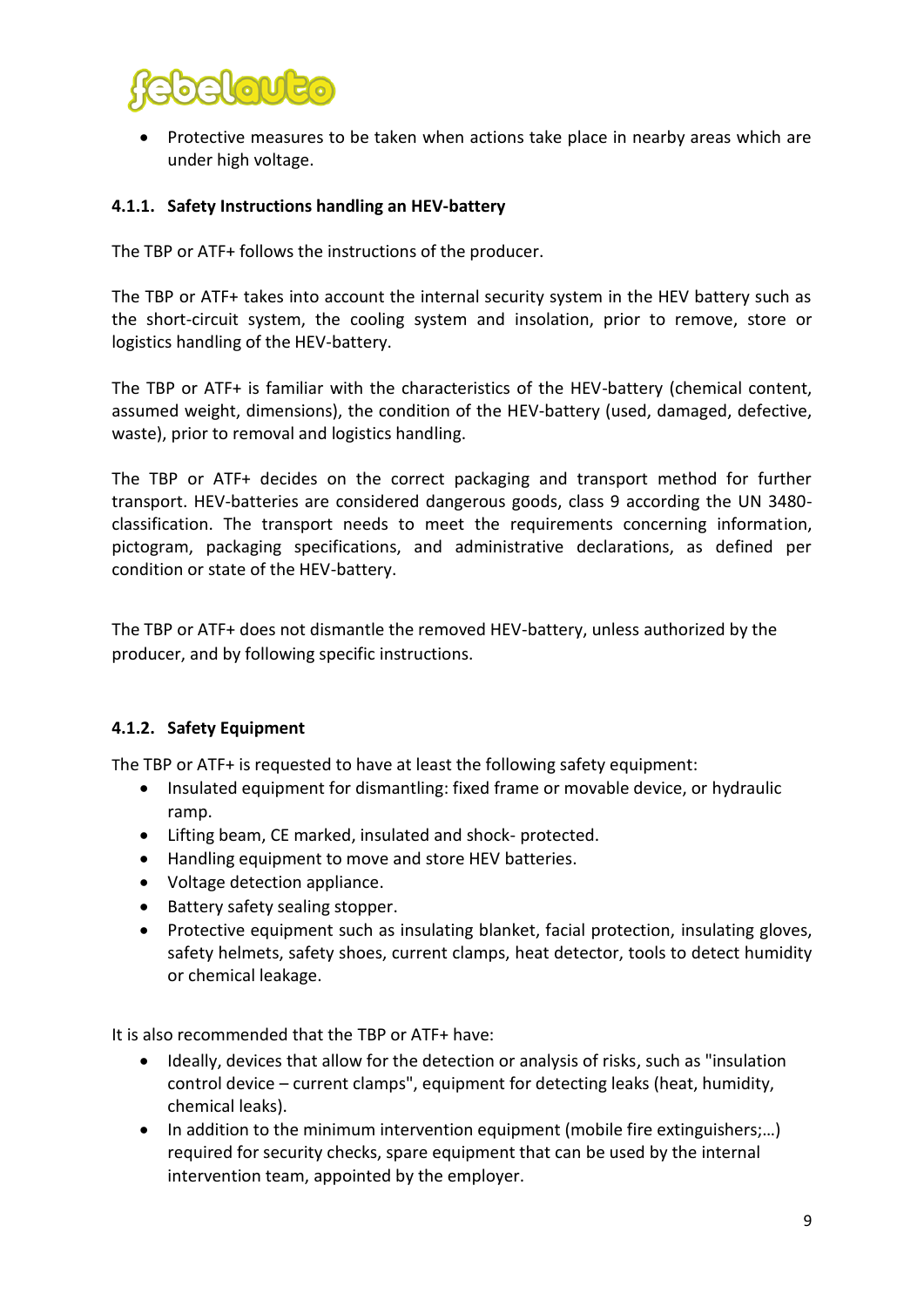

#### <span id="page-9-0"></span>**4.2. Requirements for takeback**

The TBP or ATF+ that functions as TBP and as such has been appointed by the producer or FEBELAUTO, accepts free-of-charge complete HEV-batteries from the last holders according the requirements as listed in the environmental policy agreements.

The TBP or ATF+ that functions as TBP and as such has been appointed by the producer or FEBELAUTO, accepts free-of-charge separate modules, stacks or cells from the last holders if these modules, stacks or cells have been placed separately on the market by the producer according the requirements as listed in the environmental policy agreements.

#### <span id="page-9-1"></span>**4.3. Storage conditions**

The TBP or ATF+ takes care of a separate storage location for those HEV-batteries designated for reuse, second life or for recycling.

The storage of discarded HEV-batteries must take place in a covered location with a sealed floor or in weatherproof and acid proof containers.

The HEV batteries are stored in a dry place (humidity below 45%, to avoid the possibility of condensation), cool (temperature below 30°C), ventilated and covered, in a concreted construction (or similar) equipped with a liquid collection system ( see recommendations in appendix).

The storage of discarded HEV-batteries may not have any risks for storage, logistics handling or possible reuse, second life of recycling of other waste present.

The logistics handling in view of the transport of HEV-batteries towards another destination takes place in a secured area special for HEV-batteries conform the environmental and site permits, and warrants that no mixing with other waste streams can take place during the management of the HEV-batteries.

The depollution, dismantling and destroying of end-of-life vehicles and the storage of the waste and materials coming from the depollution and dismantling of end-of-life vehicles takes place in an enclosed zone separate for the storage area of the HEV-batteries. Disconnecting the HEV-battery needs to take place as soon as possible after the arrival of the end-of-life HEV on the site location to reduce any risk of an incident or accident. End-oflife HEV with HEV-batteries that have not yet been disconnected, must be stored in a separate area, to avoid any contact with other end-of-life vehicles of other fire-risk waste materials.

The areas where End-of-life HEV with HEV-batteries that not have yet been disconnected are stored, and where HEV-batteries are stored need both to be clearly indicated on the site location.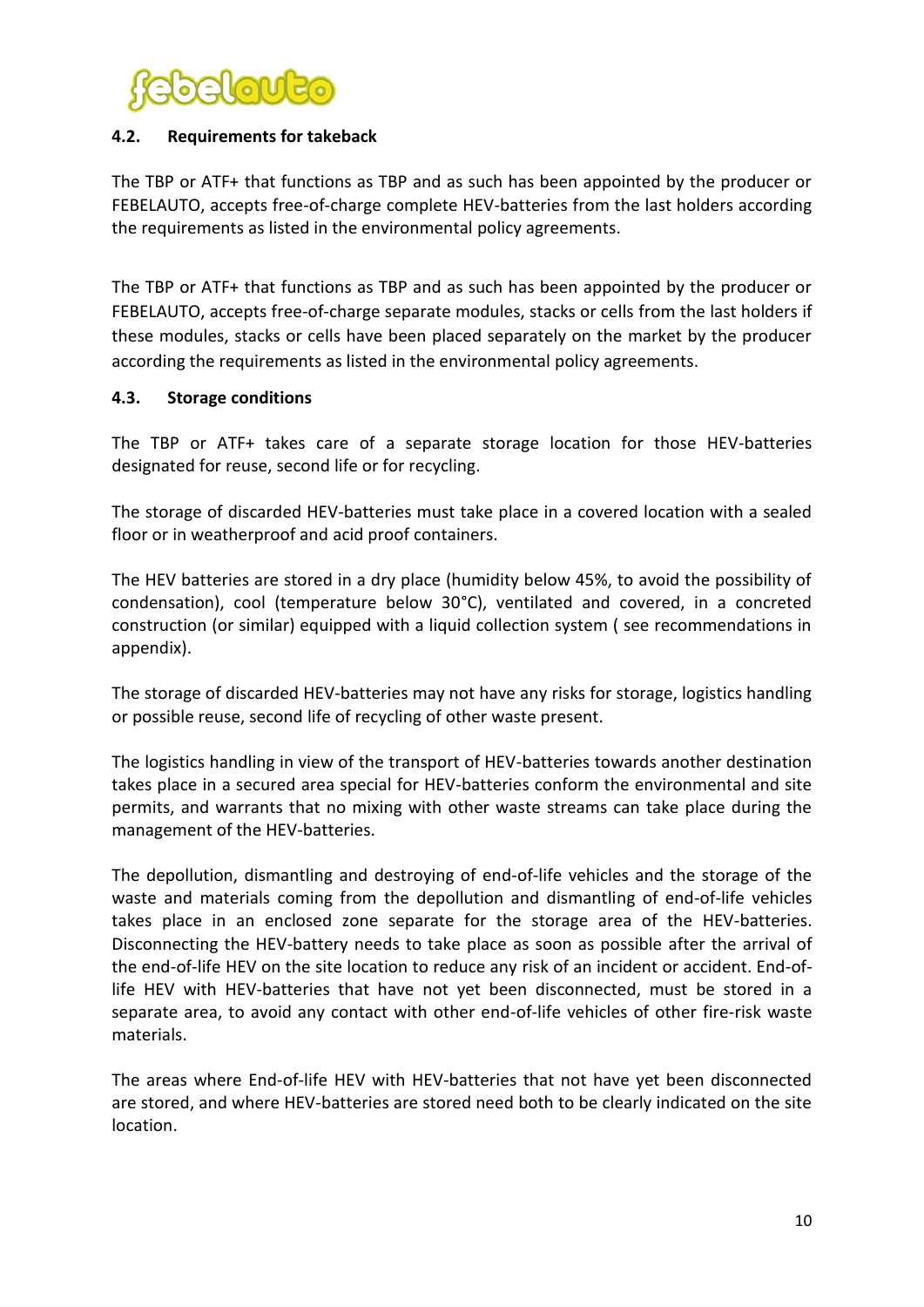

The storage area for damaged and/or defective HEV-batteries is enclosed according the requirements indicated in the FEBELAUTO NORM<sup>®</sup>, or in the requirements of the fire brigade. FEBELAUTO needs to be informed of these requirements.

#### <span id="page-10-0"></span>**4.4. Requirements for packaging and transport**

The TBP or ATF+ will always apply and respect the legal requirements concerning transport of HEV-batteries according the UN transport regulation, as well as the legal requirements for the transport of waste materials as applicable in the respective Regions in Belgium.

The TBP or ATF+ will only allow registered waste collectors or traders to collect the discarded HEV-batteries. When discarded HEV-batteries are exported to another EU Member State, or outside the EU, the TBP or ATF+ must have the approved notice conform the European Regulation 1013/2006 on shipments of waste, unless the competent authorities do not require notice for the batteries concerned.

The packaging for the transported HEV-battery shall, in case of necessity, contain security against short circuit by protection of the poles, and against any contact of the battery or cells by using non-conductive materials.

The TBP or ATF+ will provide to the registered waste collector status report about the transport conditions. The model of such status report can be found on the website of FEBELAUTO.

The TBP or ATF+ shall, as sender, include a document indicating the condition or state of the HEV-battery. More specifically, the TBP or ATF shall+ as the sender, indicate whether the HEV-battery has to be shipped as waste or as a product conform the viewpoint of OVAM, unless:

- The receiver decides that the HEV-battery needs to be shipped as waste, and to be received as waste. In that case, the TBP or ATF+ that organizes the shipment or FEBELAUTO on which the TBP or ATF+ relies, shall in advance check the permit of the receiver for the acceptance of discarded HEV-batteries.
- Unless otherwise indicated by FEBELAUTO or the regional competent authorities, HEV-batteries coming from an ATF+ shall be considered as waste material.

HEV-batteries with the following characteristics are to be considered damaged or defective HEV-batteries:

- Sudden increase of temperature.
- Production of a flame, emission of gas, steam, or toxic, flammable or corrosive liquids.
- Heath, humidity or chemical leakage or release.
- Clear deformation of the battery as a whole or of cells, modules, or stacks.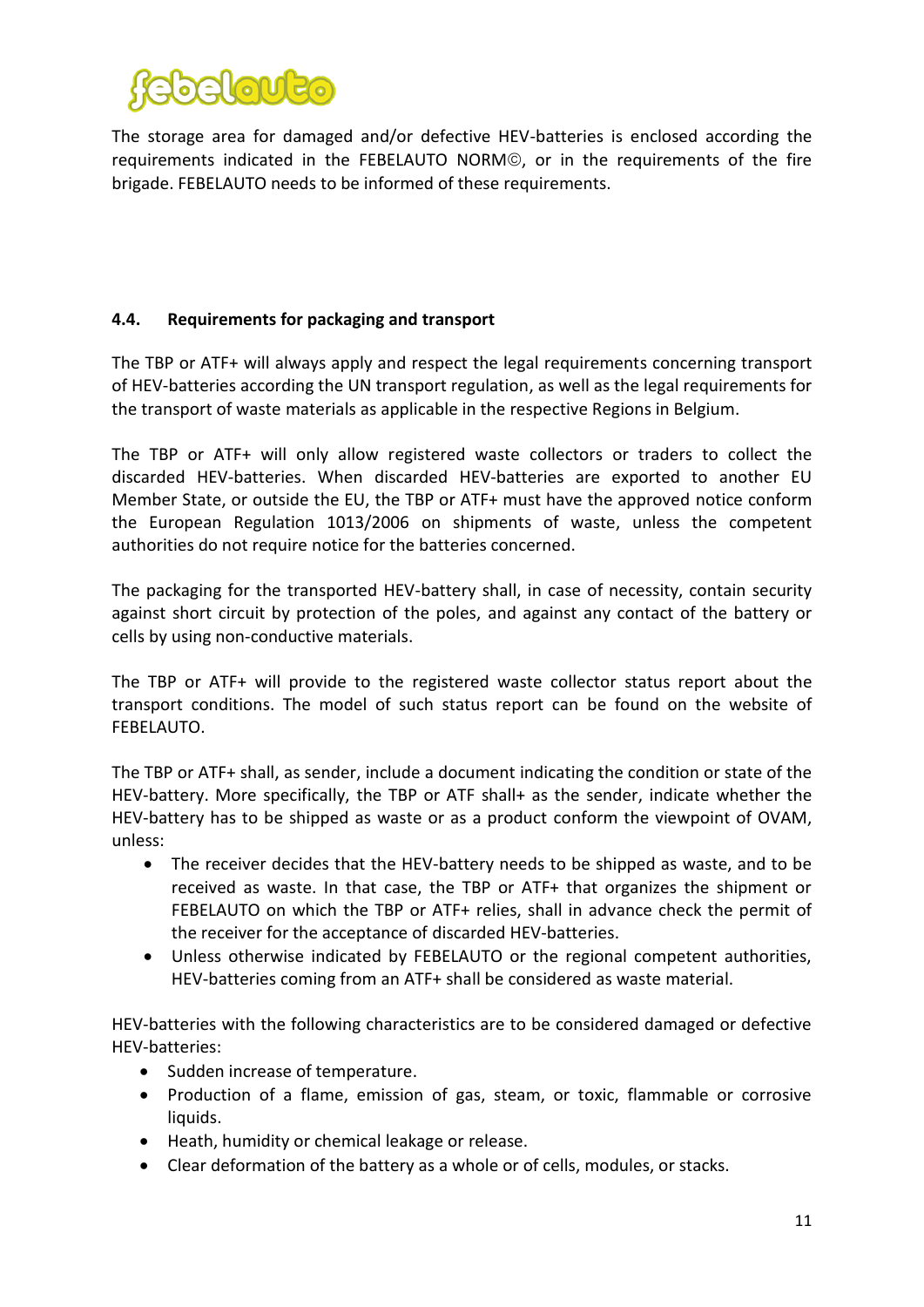

In case the HEV-battery shows any of the above characteristics, the HEV-battery can be considered hazardous waste according the requirements of the regional competent authorities and the related duties need to be followed accordingly.

For the transport of damaged and defective HEV-batteries, the packaging shall consist of the following minimum conditions (as required by the ADR regulation): individual packaging of each HEV-battery (or cell, module, or stack, based on product configuration), packaging suitable against leakage, packaging with robust closing mechanism, reduction of the impacts of vibrations and shocks, precaution measures against movement of the HEV-battery in the packaging, use of non-flammable, non-conductive filling material, and the presence of absorbing material in the case of release of electrolyte.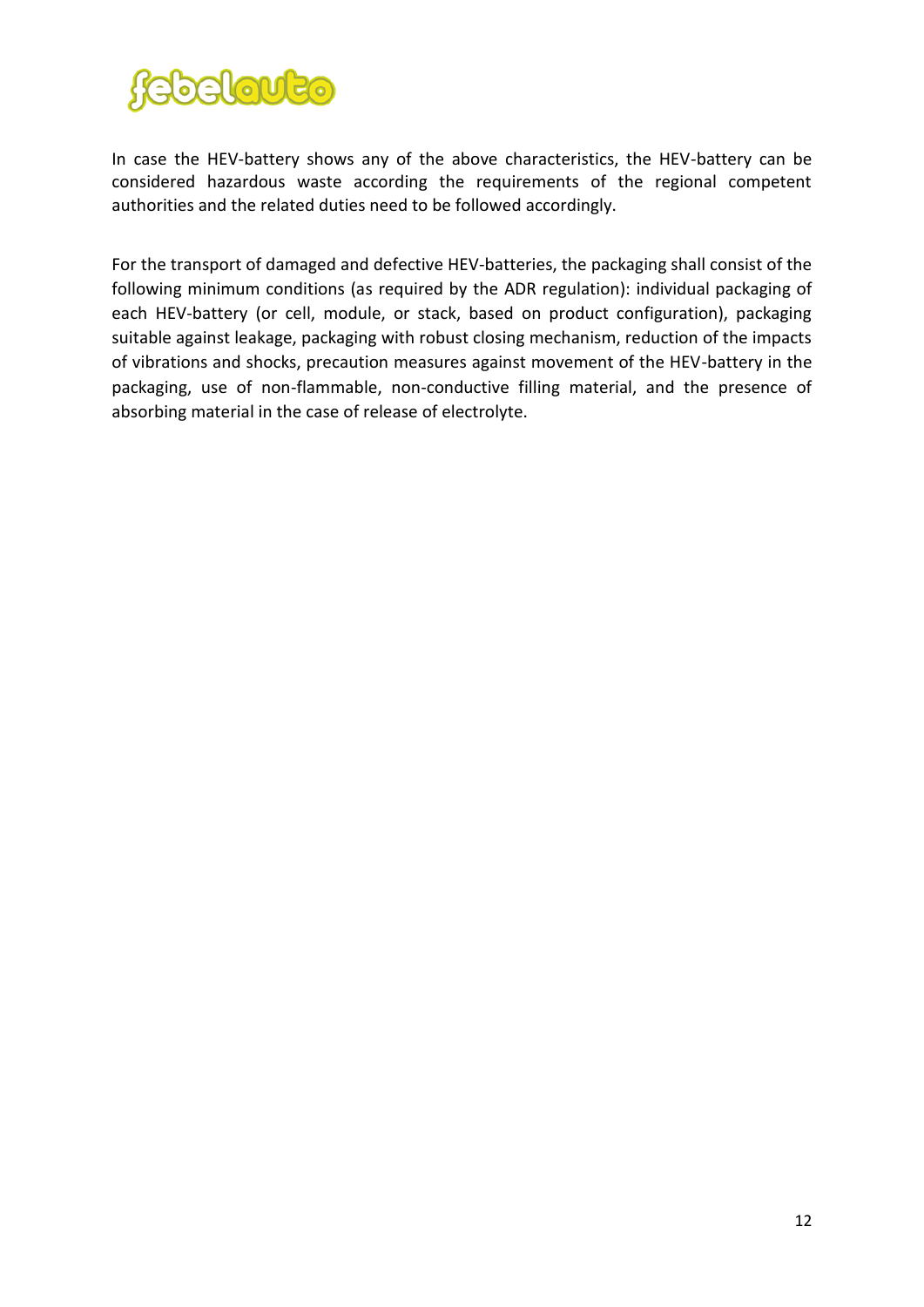

## <span id="page-12-0"></span>**5. Educational requirements**

The different types of training have as objectives:

- 1. To recognize the types of HEV-batteries, including the general characteristics and potential risks.
- 2. Providing knowledge enabling to execute safely the different operational activities by the HEV-trained operators in the TBP or ATF+.
- 3. To provide additional knowledge concerning the acceptance or removal of HEVbatteries, concerning the management and control of work procedures, and concerning the execution of safety procedures.

On the basis of the training and prior to any handling of a HEV, the TBP or ATF+ shall appoint a HEV-competent person for:

- The supervision of the acceptance and handling of HEV-batteries.
- To put in writing, respect and adjust when needed, all safety requirements related to the logistics handling of HEV-batteries.

The TBP or ATF+ shall provide a written authorization to the HEV-trained operators enabling them to work on HEV. This authorization shall be delivered by the employer after completion of the training concerning the safety requirements and technical skills needed to work on HEV, however without dismissing the responsibility of the employer. The authorization shall be provided on the basis of the different job activities to be performed and on the basis of the competencies of the HEV-trained operators.

The TBP or ATF+ shall appoint a HEV-competent person who will be the responsible contact for the safety on the site location. This person shall have followed the training and accreditation modules proposed by the producer, or by FEBELAUTO. This HEV-competent person shall in addition develop a test procedure for the HEV-trained operators of the TBP or ATF+ that is responsible for the acceptance and possible logistics handling of the HEVbatteries. This test will be conducted at least once per year and needs to be documented for follow-up control: names, pictures, procedures, presence, signatures, test vehicle, test battery. The HEV- competent person is responsible for the evaluation and for applying the procedures to disconnect the current of the HEV.

Each relevant change to the work conditions such as function, skills, type and cause of danger, risk level, technical changes, will be subject to a review of the required competences.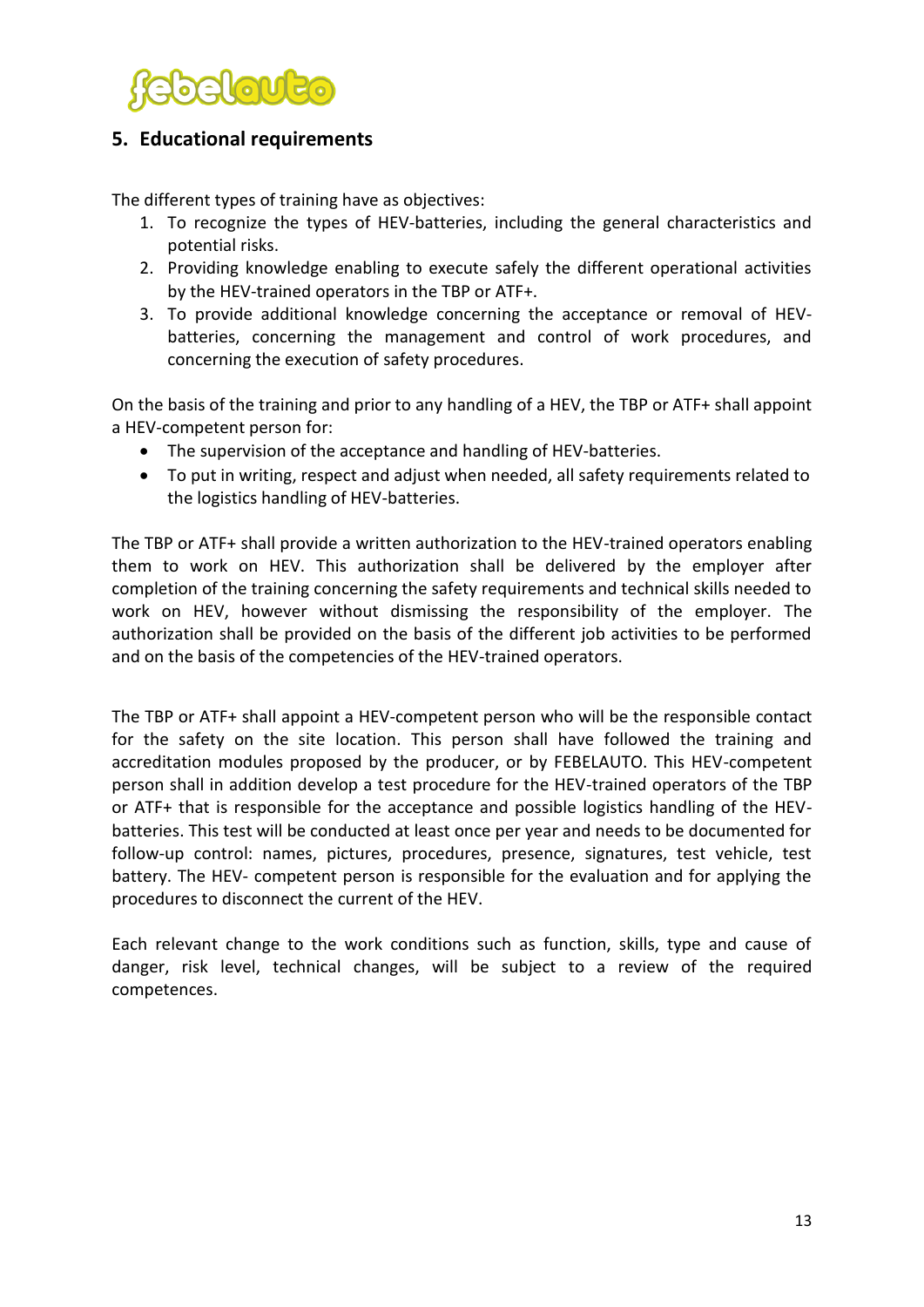

# <span id="page-13-0"></span>**6. Urgent interventions**

The TBP or ATF+ develops an intervention plan which needs to be followed in case of an accident caused by the use, the storage or the logistics handling of HEV-batteries. That intervention plan needs to be approved by the fire brigade. In case of any change, the new plan needs also to be approved by the fire brigade.

In case the content of a HEV-battery is being released by accident, in the absence of fire, the following points of attention need to be considered:

- The release of electrolyte can result in the formation of irritating acids.
- Use individual protection equipment, ventilate the storage area, avoid any contact with skin and eyes.
- Protect respiration tracks, hands, eyes and skin.
- Inform the emergency services and keep the safety sheets of the HEV-batteries at the disposal of the emergency services.

In case of fire, the following points of attention need to be considered:

- When a small fire, put dry material such as vermiculite, sand, foam and sodium carbonate on top of the source of fire.
- When a large fire, use large amounts of water as a cooling method to avoid that the heat can spread to other HEV-batteries. Protect the respiration tracks to avoid the impact of toxic materials of flammable by-products.

In case of exposure to high voltage, the following points of attention need to be considered:

- High voltage can create electric shocks and electrocution.
- Use insulated gloves and, if possible, disconnect the source of electricity and remove any victim by using non-conductive equipment.
- Call the emergency services, doctors to check first signs of life. Avoid shocks, inform the emergency services and keep the safety sheets of the HEV-batteries available.
- Request doctors' advice after an electric shock to check whether internal body damage is noticeable with the victim.
- Protect the environment by:
	- $\circ$  Take measures to avoid leakage of materials and fluids into the soil, sewers, or waters.
	- o Use inert absorbing materials such as sand and sawdust.
	- $\circ$  Inform the authorities responsible for the protection of the environment.

The TBP or ATF+ makes the FEBELAUTO NORM<sup>®</sup> available at all times for the HEV-operators authorized to work on HEV and EV-batteries.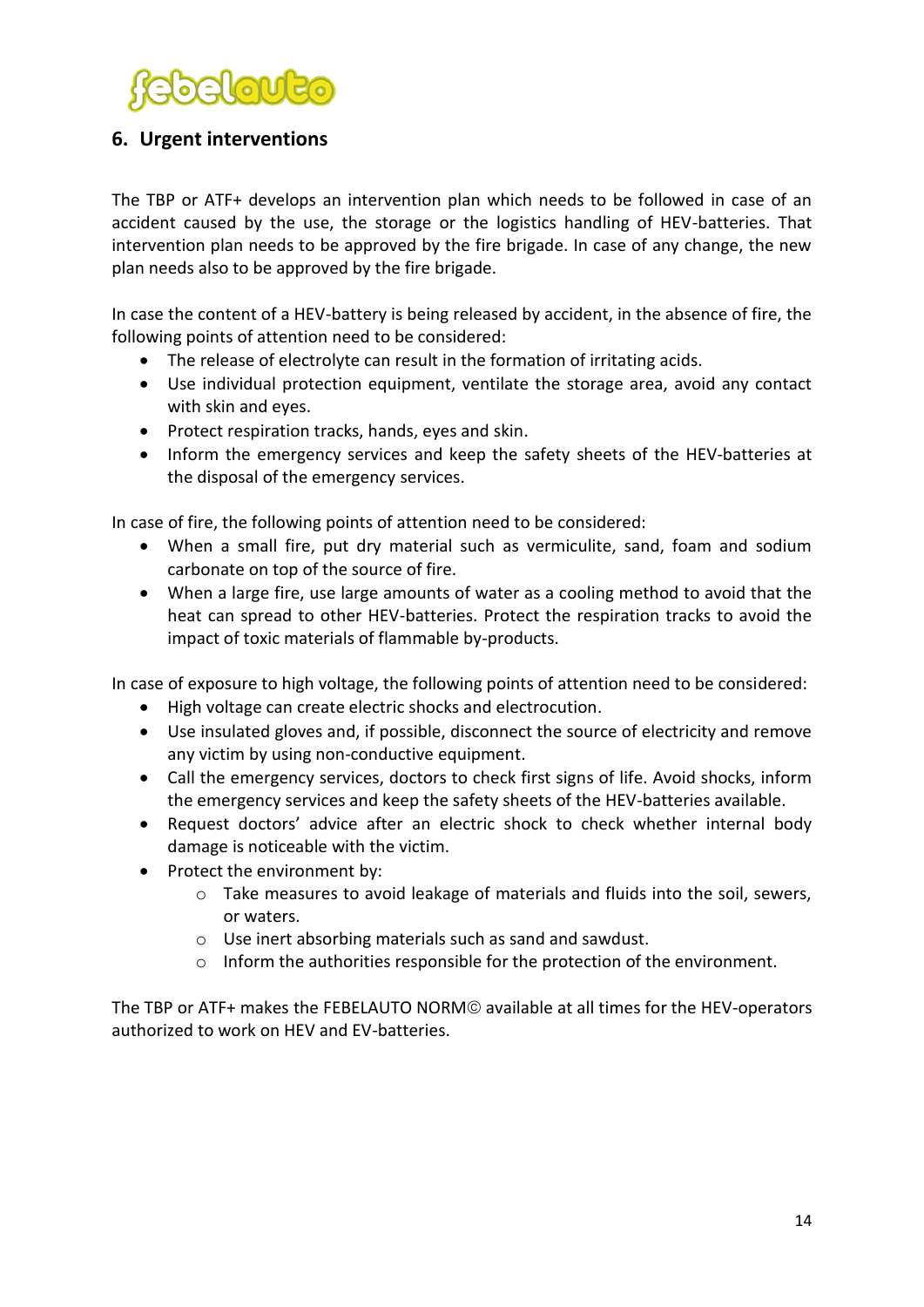

## <span id="page-14-0"></span>**7. Some interesting websites and information**

**FEBELAUTO**: [www.febelauto.be](http://www.febelauto.be/)

- Environmental Policy Agreement (MBO) concerning traction batteries for hybrid and electric vehicles (HEV) of the Flemish Region.
- Model agreement for the transfer of HEV-batteries for reuse or for second life in another application.
- Model of a status report.
- Batteries.
- Legislation.

**ADR information for the road transport of dangerous goods**: [www.gevaarlijke-stoffen.be](http://www.gevaarlijke-stoffen.be/)

**Federal Authorities**[: www.werk.belgie.be](http://www.werk.belgie.be/)

**Flemish Region**: [www.ovam.be](http://www.ovam.be/)

**Brussels Region**[: www.leefmilieu.brussels/themas/afvalgrondstof/afvalbeheer](http://www.leefmilieu.brussels/themas/afvalgrondstof/afvalbeheer)

**Walloon Region**: [www.environnement.wallonie.be](http://www.environnement.wallonie.be/)

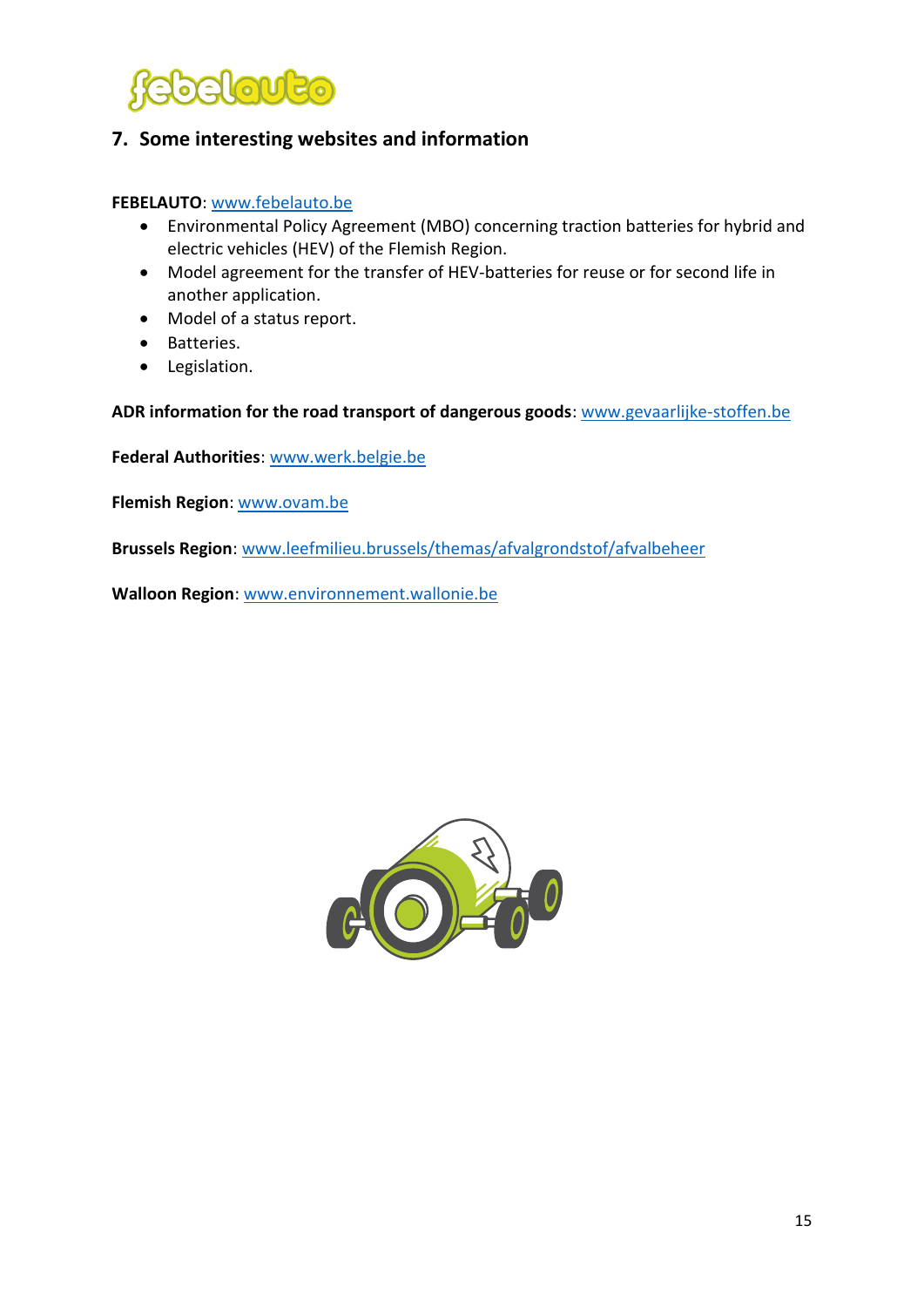# <span id="page-15-0"></span>**APPENDIX 1: Recommendations for the safe storage of Li-ion batteries**

This annex aims to provide recommendations for the management of the storage space for Li-ion batteries. The advice of the fire service always takes priority above these recommendations.

- 1. Always ask the local fire and emergency services for written advice about the storage conditions of Li-Ion batteries. That advice always prevails.
- 2. The Li-ion batteries are stored in a dry, orderly, cool and sufficiently ventilated place. Ideally, it is a building with walls and door Rf «1h min», or a container with the same level of protection (see below). The necessary signage is provided and is included in the company's global intervention plan. The building / container is limited in area and, ideally, compartmentalized to limit the spread of fire caused by the batteries (see below).
- 3. The ideal storage temperature for the Lithium batteries is approximately 10 to 15°C. A storage temperature of maximum 30° C must be guaranteed due to the fact that:
	- At a higher storage temperature the battery will discharge itself more quickly. This in itself is not a problem for storage as long as the state of charge (SoC) is in the correct condition.
	- Temperatures below freezing cannot damage good batteries, if the temperature is limited to 10°C. To prevent damage, these batteries must be brought back to a temperature above the freezing threshold (> 0C °) before recharging or using them.
- 4. The humidity should not exceed 50% (for undamaged batteries)
	- If the humidity is too high, condensation problems can be triggered on the connectors (terminals), which increases the risk of short circuit, temperature rise and spontaneous explosion (thermal runaway).
	- To limit these risks of condensation, it is strongly recommended to protect the connectors.

Ideally, these storage areas should have negative pressure.

- 5. Battery State of Charge (SoC)
- The phenomenon of gradual self-discharge is normal. A lithium battery discharges an average of 5% in the first 24 hours after charging. After that, the battery discharges an average of 3 to 5% per month (for undamaged batteries).
- Immediate use of a Lithium battery generally requires a SoC of +/- 40 to 50%.
- Too low or too high voltage in the Cells can damage the battery components and consequently the normal functioning of the battery.
- The battery voltage check is best performed under the following conditions:
	- o Battery recently not quickly charged or discharged
	- o At room temperature (see above)
	- o In a "vibration-free" environment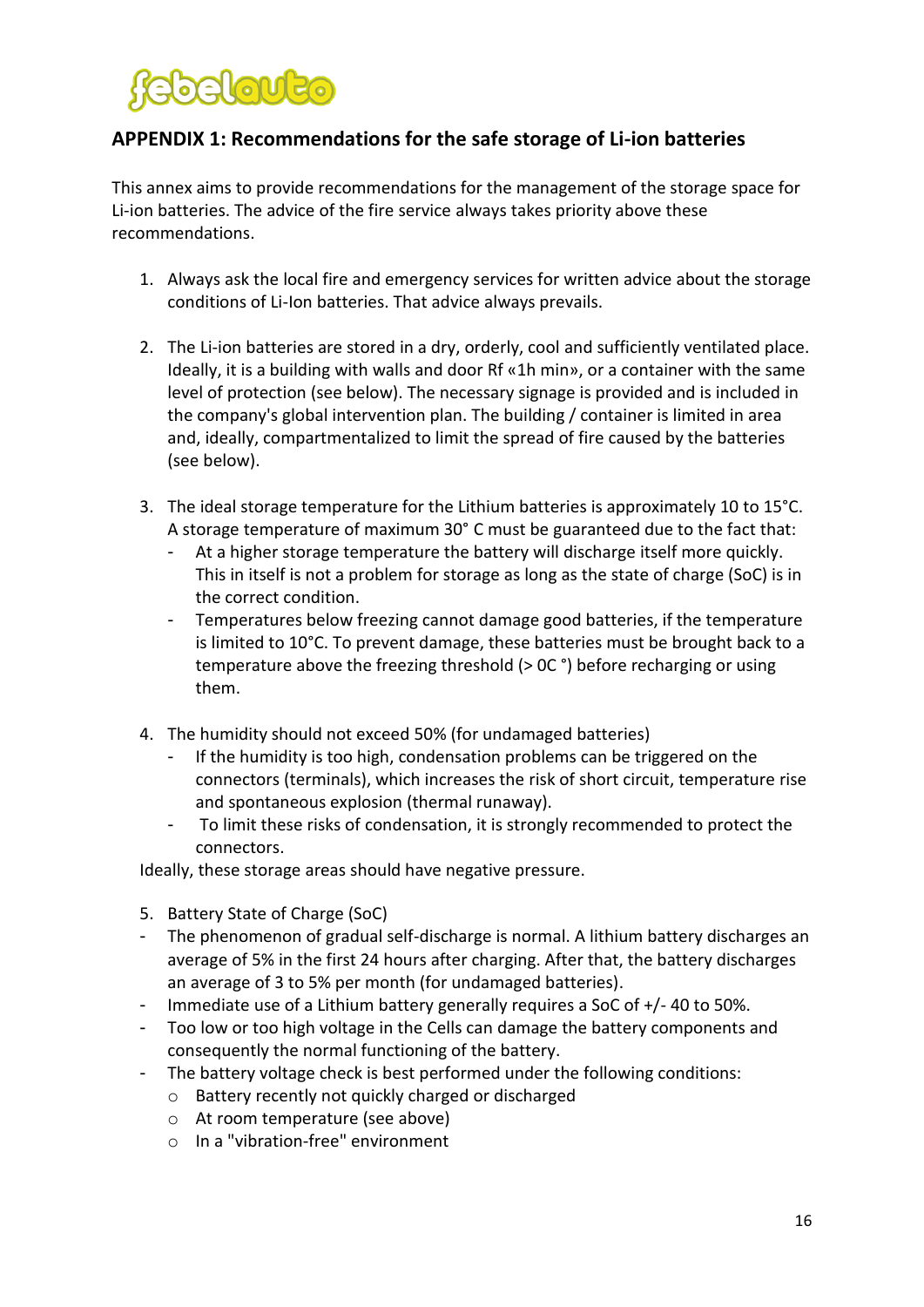

6. The storage and packaging conditions must comply with the regulations and provisions for Li-ion batteries included in the ADR regulations<sup>2</sup> (original packaging or comparable or special packaging). In particular, damaged or unstable batteries must be stored in complete safety in specially designed containers (surveillance system, fire extinguishing equipment, fire and isolation compartment). This container is located in a separated (quarantine) zone.

Stacking pallets with batteries is not allowed. For safety, the batteries are best stored in the original or a comparable packaging. They can be stored on a pallet, but securely tied to prevent it from falling and sliding.

- 7. In case of fire from batteries, various toxic fumes are released (hydrogen fluoride,…). The intervention team, company personnel and the neighborhood can be exposed to these toxic or corrosive fumes as well as to the effects of extinguishing such as contaminated water. This must be included in the intervention plan.
- 8. Batteries have to be handled with care. The start of a fire can be initiated by:
	- Shock mechanism (drop, push, ..)
	- Short circuit (humidity, ...)
	- Overload or total discharge
	- …
	- An external fire spreading towards batteries (Temperature…).

#### Note:

All conditions that may have influence on the battery during its storage period are recorded and transferred by the request for transport by the TBP or ATF+. This information determines whether or not the battery to be collected is "safe for transport".

- 9. Equipment
- Storage of small quantities and modules (size and weight limited to "portable"): This storage (max. 5 to 6 pieces) can take place in drums (metal / plastic) ADR compliant and securely tied. The drums are filled with insulation material (vermiculite, etc.…), top and bottom insulation layer of at least 10 cm and against the walls of the storage container of at least 5 cm. Approved flame retardant bags can also be used. The number of barrels must be limited (see permit). UN approved packaging is required (the approval code is visible on the container).
- A fire-resistant storage area is taken into use for the storage of larger quantities (see applicable standards). Ideally, this storage area is equipped with charging points that will immediately stop the process if a fire extinguishing system is activated. Ideally, this storage space is equipped with:
	- o Alarm system

**.** 

- o CO and Smoke detection system
- o Venting system for flue and combustion gases (non-combustible materials, preventing the accumulation of explosive gases)

 $2$  European agreement concerning the international carriage of dangerous goods by road (ADR).